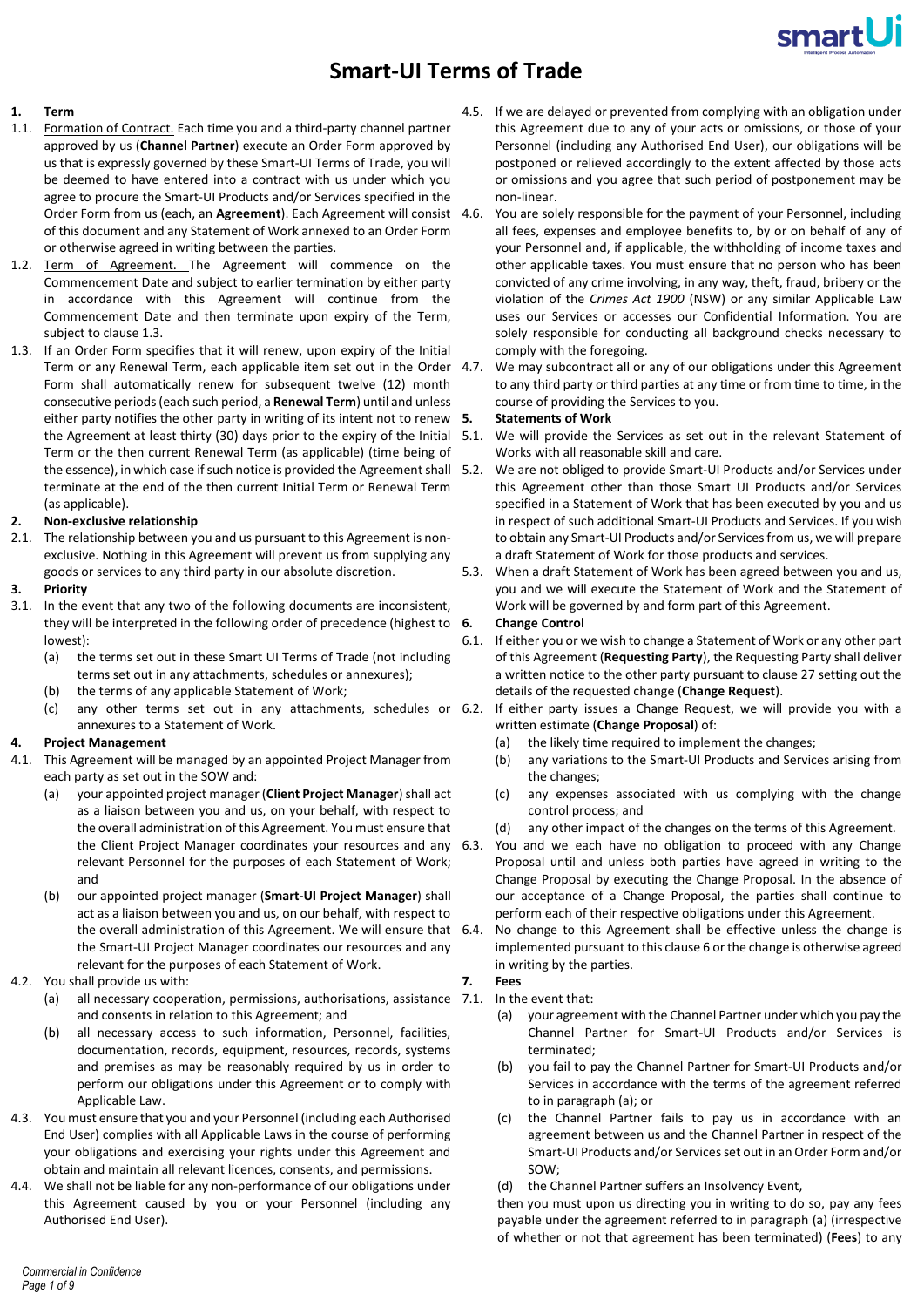

bank account nominated in our tax invoices in accordance with the payment terms set out in the Order Form.

7.2. The Fees are exclusive of GST and all other taxes, duties and customs and you agree to pay to us all freight, shipping charges, taxes, duties and customs, including GST that we incur in connection with this Agreement. You must pay us all applicable taxes, freight, shipping charges, taxes, duties and customs, including GST, at the same time as the Fees.

# **8. Meetings**

- 8.1. Your Project Manager and our Project Manager shall meet from time to time at the frequency specified in the Order Form or as set out in a Statement of Work to monitor and review the performance of this Agreement. These meetings shall be minuted by our Project Manager and copies of those minutes will be circulated to your Project Manager.
- 8.2. Before each meeting, your Project Manager must notify our Project Manager, and vice versa, of any issues relating to this Agreement that they wish to discuss at the meeting. At each such meeting, the parties shall agree a plan to address such issues. Progress in implementing any agreed resolution will be included in the agenda for the next meeting.

# **9. Implementation Services**

- 9.1. If a Statement of Work specifies that we will provide Implementation Services, we will develop an implementation workplan (**Implementation Workplan**) for the setup, configuration and implementation of the Smart-UI Products specified in the Statement of Work (**Implementation Services**). The Implementation Workplan shall establish the time frames for performing the Implementation Services that each party will use its best endeavors to comply with. The Implementation Workplan shall include the following information, as applicable:
	- (a) identification of all milestone events and interdependent milestone events;
	- (b) identification of critical path milestones and the commencement and completion dates for such critical path milestones;
	- (c) a detailed description of all activities to be performed by you, and a detailed description of all activities to be performed by us, with 9.9. respect to the implementation, and the party responsible for, and the location for performance of, such activities;
	- (d) identification of all interdependent activities; and
	- and implementation of the Smart-UI Products.
- 9.2. Where Cloud Hosting is specified as being provided in a Statement of Work, we will monitor the implementation activities performed by any of our third-party hosting suppliers set out in the Implementation Workplan by:
	- (a) monitoring each third-party hosting supplier's performance of its 10.2. The starting date of the training will be determined by you and us. implementation activities; and
	- (b) notifying you of any third-party supplier's failure to perform its duties and obligations with respect to the implementation of the 11. hosting environment as soon as reasonably practicable.
- 9.3. We will be entitled to an extension of time for completion of any one or more of the stages of the Implementation Workplan if one or more of the following events occur:
	- (a) a Force Majeure Event occurs; or
	- (b) a delay is caused in whole or in part by any third-party supplier's acts or omissions or your acts or omissions or any acts or omissions of your agents or third-party contractors.
- 9.4. Each party will ensure that its Project Manager is fully acquainted with the Implementation Workplan.
- <span id="page-1-0"></span>9.5. Each party must provide all cooperation, access to Personnel and information reasonably required by the other party to perform its obligations under the Implementation Workplan.
- 9.6. Where On-Premise Hosting is specified in a Statement of Work, and without limiting your obligations under claus[e 9.5,](#page-1-0) you must provide us with physical access to any relevant computer server at the Hosting Location, where the Implementation Workplan requires us to perform Implementation Services for the implementation of Smart-UI Products or Services on that computer server at the Hosting Location or where access to the computer server is otherwise required by us to perform

Upon completion of the Implementation Services, we will give you access to the relevant Smart-UI Products and Services deployed under the Implementation Workplan to test them in accordance with the testing procedures set out in the Implementation Workplan (User Acceptance Tests) in order to determine and verify that they meet the Specifications in all material respects. We will allow you to test the relevant Smart-UI Products and Services for a period of 14 days. At the conclusion of this period if no issues are raised by you or us or if issues that were raised are rectified by us within this period then you will be deemed to have accepted the Implementation Services and the relevant Smart-UI Products and Services upon the relevant Smart-UI Products and Services having successfully passed the User Acceptance Tests. If you raise any issues after this 14-day period that should have strictly been raised during User Acceptance Testing then we reserve the right to charge you for our time in addition to what is set out in the relevant Statement of Work.

9.8. If any of the relevant Smart-UI Products fail to pass the Acceptance Tests in accordance with the Implementation Workplan, and we can demonstrate that the reason for the failure or non-compliance with the Implementation Workplan was caused by an issue or defect in your materials or an issue, incompatibility or defect in or with your technical environment, network or systems, then:

- <span id="page-1-1"></span>(a) you must promptly (within 7 days or as otherwise set out in the Implementation Workplan) correct or procure the correction of the relevant issue or defect and we will re-test the relevant Smart-UI Products in accordance with the Implementation Workplan; and
- (b) if you fail to correct or procure the correction of the relevant issue within the relevant period referred to in clause [\(a\),](#page-1-1) the relevant Smart-UI Products shall then automatically be deemed to be accepted, notwithstanding the issue or defect.
- 9.9. If any Smart-UI Product fails to pass the Acceptance Tests in accordance with the Implementation Workplan due to our breach of the Implementation Workplan, we will promptly rectify the failure.

# **10. Training Services**

- (e) commencement and completion dates for the setup, configuration 10.1. If a Statement of Work specifies that we will provide Training Services, unless as otherwise agreed between the parties, we will provide the allocated number of days of training set out in the Statement of Work in the use of the Smart-UI Products, to be attended by up to an agreed number of employees, at our premises in Sydney, Australia or at such other location as we may agree in writing with you.
	-
	- 10.3. Where required by us, each trainee shall execute a confidentiality undertaking, in a form approved by us before attending the training.

### **11. Smart-UI Products – On Premise Hosting Option**

- 11.1. If On-Premise Hosting is specified in a Statement of Work with respect to any Smart-UI Products, subject to your compliance with this Agreement:
	- (a) we shall be deemed to have granted you a non-exclusive, nonsublicensable, non-transferable licence to host one Object Code copy of the applicable Smart-UI Products on one computer server (**On-Premise Server**) during the Term at the Hosting Location for the Permitted Purpose for use by your Authorised End Users only (**Hosting Licence**);
	- (b) we will, where required by the Implementation Services, install that Object Code copy of the Smart-UI Products on the On-Premise Server;
	- (c) you must not use or permit any person to use the Smart-UI Products except for the Permitted Purpose pursuant to the Hosting Licence;
	- (d) you must not install or permit the Smart-UI Products to be installed on any computer server other than the On-Premise Server at the Hosting Location without our prior written consent;
	- (e) we are not responsible for the security or maintenance of the On-Premise Server;
	- (f) we are not responsible for any inability of the Smart-UI Products to communicate with our data centres or networks;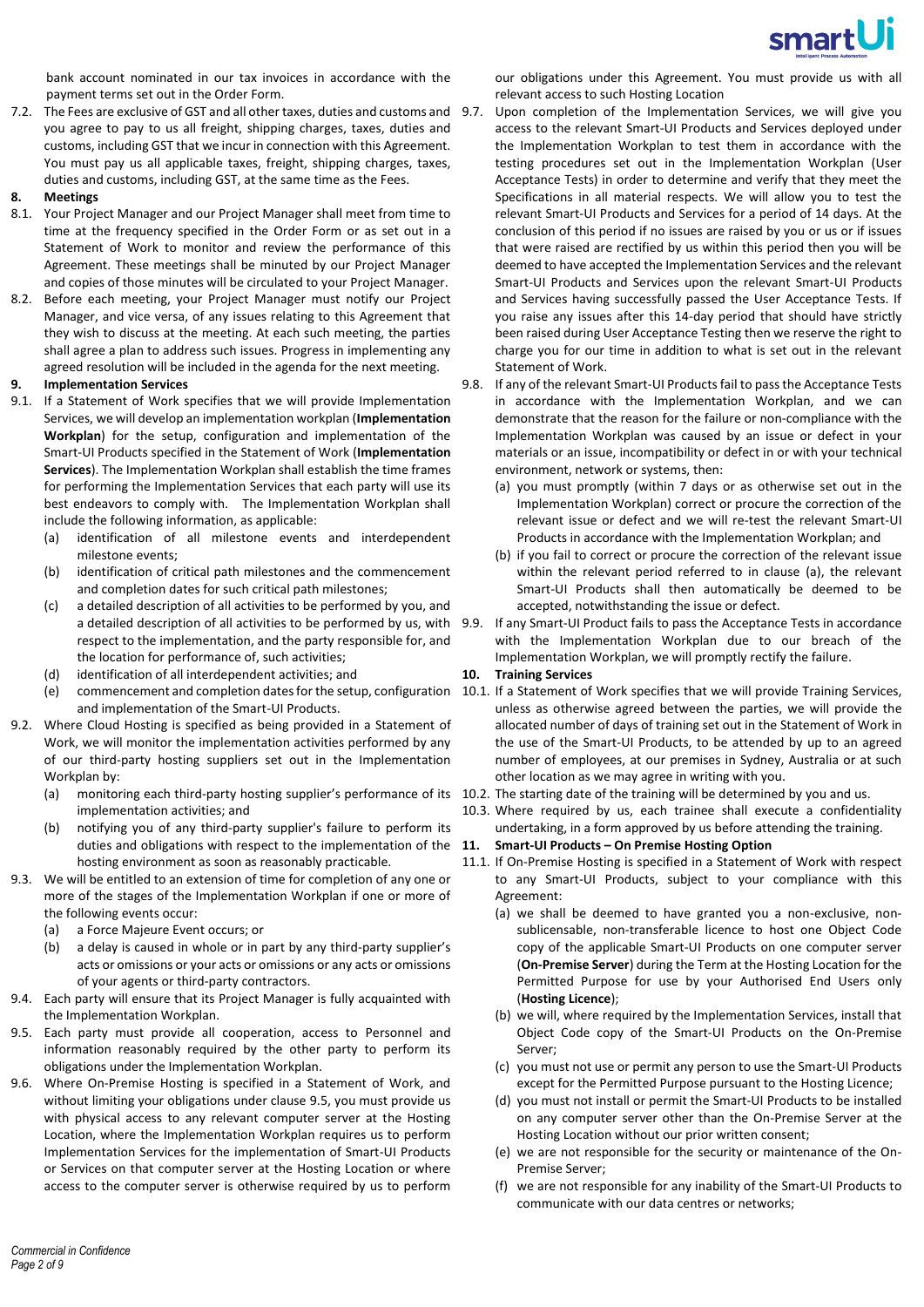

- (g) you are responsible for providing or procuring the provision of **14. Ownership and use of Client Data** Smart-UI Products; and
- (h) you must:
	- (i) maintain a firewall to prevent unauthorised access to the 14.2. You warrant, agree, represent and acknowledge that: applicable Smart-UI Products and otherwise ensure the security of any communications made to and from the On-Premise Server;
	- (ii) control access to and use of any passwords and other access credentials that we provide to you or that you create or configure using the applicable Smart-UI Products or with respect to any other software on the On-Premise Server or any firewall;
	- (iii) take all steps required to prevent the applicable Smart-UI Products and the On-Premise Server from being subjected to viruses, hacking, pirating, unauthorised access and denial of service attacks (**Attacks**);
	- (iv) if the On-Premise Server becomes subjected to Attacks, you must promptly take all steps required to perform remedial action on the On-Premise Server and to prevent any further Attacks;
	- (i) implement and maintain computer and network security at the Hosting Location and on the On-Premise Server; and
	- (ii) ensure that the On-Premise Server is ready, compatible with, configured and maintained in accordance with any written instructions that we provide to you from time to time.
- 11.2. For the avoidance of doubt, we are not obligated to provide any Source Code to you with respect to any Smart-UI Products or otherwise.
- **12. Smart-UI Products – Cloud Hosting Option**
- <span id="page-2-0"></span>12.1. If Cloud Hosting is specified in a Statement of Work, subject to your compliance with this Agreement:
	- (a) we shall be deemed to have granted you a non-exclusive, nonsublicensable, non-transferable right for the Term for each of your Authorised End Users to access one instance of those Smart-UI Products, hosted by us or on our behalf for the Permitted Purpose, on approved devices specified by us, for the Term (**Approved Devices**) (**Cloud Subscription**);
	- (b) we undertake to use reasonable endeavours to host or procure the hosting of that instance of the Smart-UI Products during the Term;
	- (c) you must not use or permit Authorised End Users to use the Smart-UI Products except pursuant to the Cloud Subscription;
	- (d) we are not responsible for the security or maintenance of the Approved Devices upon which the Smart-UI Products are installed;
	- (e) you must control access to and use of any passwords and other configure using the Smart-UI Products;
	- (f) you must implement and maintain reasonable security with respect to the Approved Devices; and
	- (g) you must ensure that the Approved Devices are ready, compatible with, configured and maintained in accordance with any written instructions that we provide to you from time to time.

# **13. Maintenance Releases and New Versions of the Smart-UI Products**

- 13.1. You agree and acknowledge that you are not entitled to receive, and that we are not obligated to supply, under this Agreement any version of the Smart-UI Products which from time to time that is a new version of the Smart-UI Products (each, a **New Version**).
- 13.2. During the Term, we may release to you updates of the Smart-UI 14.6. As between you and us, you are solely responsible for the accuracy, Products that are designed solely to correct faults in the Smart-UI Products (each a **Maintenance Release**), but which do not constitute a New Version.
- 13.3. If Cloud Hosting is specified in a Statement of Work, we may at any time make Maintenance Releases available to you by automatically updating pursuant to claus[e 12.1.](#page-2-0)
- 13.4. The provisions of this Agreement that apply to the Smart-UI Products will apply equally to any Maintenance Releases and New Versions that we provide to you.

- connectivity and technical support with respect to the applicable 14.1. As between you and us, you own all Client Data including all information, text, graphics, audio or visual material that you and/or any Authorised End User uploads or enters into the Smart-UI Products.
	- - (a) where a Statement of Work specifies Cloud Hosting, Client Data entered into the Smart-UI Products will be hosted by us or our suppliers on hardware or infrastructure located at the Data Centre Location as set out in the Statement of Work, but we may or may not own or operate the infrastructure upon which the Client Data is hosted, stored, transferred or processed in the course of the provision of the Services;
		- (b) you are fully entitled and authorised to (including, by obtaining any necessary consent) upload, input, transfer and disclose the Client Data to us and any Authorised End User;
		- (c) the Client Data and our collection, use, storage and/or disclosure of that Client Data in the course of operating our business will not breach any Applicable Law or right of any person;
		- (d) it is your responsibility to ensure that the use, hosting, transmission, modification, collection, holding and disclosure of Personal Information in any Client Data through the Smart-UI Products, does not breach any Applicable Law or any person's rights, and that prior to uploading or entering any Personal Information in any Client Data into the Smart-UI Products, all relevant consents will have been obtained by you as necessary for us to collect, hold, disclose and otherwise process that Personal Information in the course of performing our obligations or exercising our rights under this Agreement;
		- (e) where a Statement of Work specifies Cloud Hosting, we will follow our archiving procedures for Client Data hosted by us with respect to the instance of the Smart-UI Products referred to in clause [12.1,](#page-2-0) as set out in our Back-Up Policy, and you are otherwise responsible for backing up Client Data;
		- (f) in the event of any loss or damage to Client Data, your sole and exclusive remedy shall be to request us to use reasonable endeavours to restore the lost or damaged Client Data from the latest back-up of such Client Data that we maintain (where a Statement of Work specifies Cloud Hosting);
		- (g) we shall not be responsible for any loss, destruction, alteration or unauthorised disclosure of any Client Data.
	- 14.3. You license us and our subcontractors to use Client Data for the purpose of providing the Smart-UI Products and Services to you.
	- 14.4. Notwithstanding any other provision of this Agreement, you agree to maintain your own independent backups of all Client Data.
- access credentials that we provide to you or that you create or 14.5. Each time you and/or any Authorised End User uses any Smart-UI Product you shall be deemed to have agreed and warranted and represented to us that:
	- (a) Client Data will only be uploaded, entered, inputted and transferred into and/or via the Smart-UI Product, and Client Data will only be disclosed to us, which can be uploaded, inputted and transferred into and/or via the Smart-UI Product and disclosed to us without contravening any Applicable Laws or the rights of any person;
	- (b) the Client Data and our collection, use, holding and/or disclosure thereof in the course of performing our obligations under this Agreement, will not breach any person's rights or any Applicable Law including the Data Protection Laws).
	- legality and quality of all Client Data, for any claims arising in respect of Client Data and for obtaining any permissions, consents, licences, rights and authorisations necessary for us and our suppliers to use, host, modify, hold, transmit, store and disclose Client Data in connection with this Agreement.
- the instance of the Smart-UI Products that we make available to you 14.7. Except in respect of any Applicable Law that cannot be contracted out of, you agree that as between you and us, we are not responsible for any loss, unauthorised disclosure or access, corruption or hacking of any Client Data.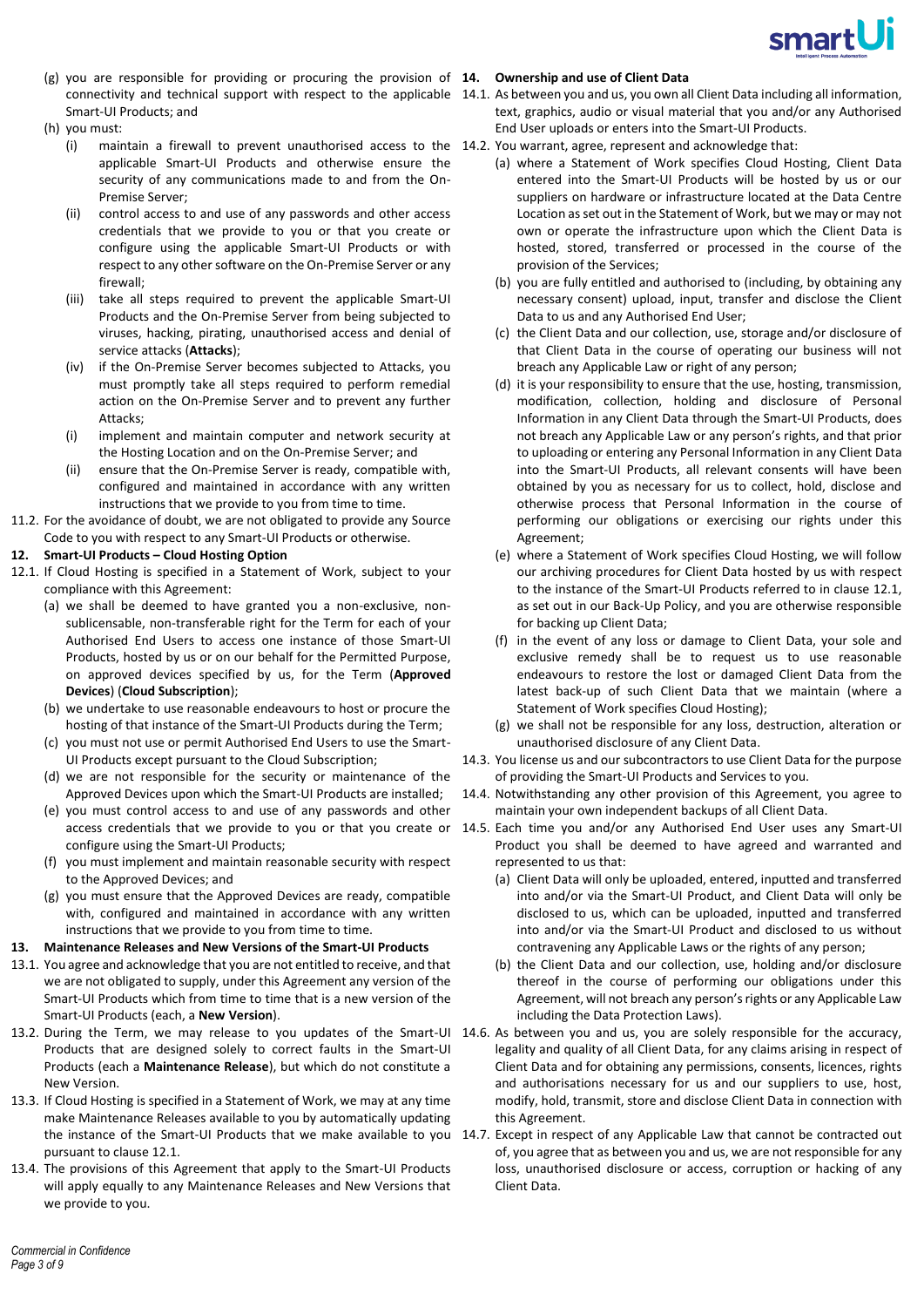

- 14.8. If we receive a request from any person for the provision of Personal Information held about them in the Smart-UI Products, you must provide all assistance that we require in order to comply with our legal 16.2. You must not, and must not permit any person to: obligations in connection with any such request.
- 14.9. Except with respect to Smart-UI Products that are the subject of a Cloud Subscription, you are solely responsible for security of the Smart-UI Products and your networks and systems, including securing them from unauthorised access, including by way of firewalls, and ensuring that they are protected by passcodes that are regularly changed. You shall promptly inform us if you suspect or uncover any breach of security, and shall use all commercially reasonable endeavors to promptly remedy such breach.
- 14.10. You must indemnify us in respect of any loss and damage that we incur in respect of any claim that any Client Data is lost, unavailable, deleted or corrupted or that the transmission, storage, hosting, disclosure, access or use of Client Data by us or our suppliers, or the processing thereof by the Smart-UI Products in connection with this Agreement infringes the Intellectual Property Rights or other rights of any person or breaches any Applicable Law.

#### **15. Authorised End Users**

- 15.1. Where a Statement of Work specifies that we will provide Smart-UI Products to you, we will provide you with access credentials and details for your Authorised End Users.
- 15.2. We grant you a non-exclusive right to permit your Authorised End Users to use the Smart-UI Products solely for the Permitted Purpose, on Approved Devices in accordance with this Agreement for the Term.
- 15.3. You must not permit third parties who are not Authorised End Users to use or access the Smart-UI Products and/or Services.
- 15.4. As between you and us, you are responsible for each act and omission of an Authorised End User. Without limiting the foregoing provisions, any act or omission by an Authorised User that if committed by you would be a breach of this Agreement, will be deemed to constitute a breach of this Agreement by you.

#### <span id="page-3-1"></span>**16. Software Limits and Restrictions**

- 16.1. You may not use or permit any Authorised End User to use the Smart-UI Products except for the Permitted Purpose and may not do or authorise the commission of any act that would or might invalidate or be inconsistent with our Intellectual Property Rights in the Smart-UI Products. Without limiting the foregoing provisions, you agree and acknowledge that except with our prior written consent, you must not, and must not permit any person or entity to:
	- (a) use the Smart-UI Products who is not an Authorised End User;
	- (b) license, sublicense, resell, assign, transfer, distribute, or provide UI Products;
	- (c) "frame", "mirror" or serve the Smart-UI Products on any web server or other computer server over the Internet or any other network (other than as expressly permitted by this Agreement);
	- transfer to a third party, reverse assemble, reverse engineer, reverse compile or enhance the Smart-UI Products (except to the extent that authorise you to do so in writing);
	- (e) store, transmit or distribute any virus or Client Data or other material defamatory, infringing, offensive or in breach of any person's rights;
	- (f) mine any data from the Smart-UI Products or any database used by the Smart-UI Products;
	- (g) use the Smart-UI Products in any way which is in breach of any right of any person or any Applicable Law;
	- (h) use the Smart-UI Products or any part of them (or allow it to be used) (including any component of any graphical user interface or the look and feel of the Smart-UI Products) for the purpose of developing, or contributing to the development of any software competitive with the Smart-UI Products by you or any third party; or
	- (i) alter, remove or tamper with any trade marks, any patent or 17. copyright notices, or any confidentiality legend or notice, or any

numbers, or other means of identification, used on or in relation to the Smart-UI Products.

- - (a) use the Smart-UI Products to violate all or any legal rights of any person or company or other entity in any jurisdiction;
	- (b) use the Smart-UI Products in relation to crimes such as theft and fraud;
	- (c) use the Smart-UI Products in breach of laws relating to the protection of copyright, trade secrets, patents or other intellectual property and laws relating to spam or privacy and whether such violation is by way of the installation or distribution of "pirated" software or otherwise;
	- (d) introduce malicious programs into our network or servers (e.g., viruses, worms, Trojan horses, e-mail bombs);
	- (e) reveal Smart-UI Products password or other credentials to others or allow use of Smart-UI Products password or other credentials by any person who is not an Authorised End User;
	- (f) use the Smart-UI Products to make fraudulent offers of goods or services;
	- (g) use the Smart-UI Products to carry out security breaches or disruptions of network communication. Security breaches include, accessing data of which you are not an intended recipient, logging into a server or account that you are not expressly authorised to access, corrupting any data, network sniffing, pinged floods, packet spoofing, denial of service, and forged routing information for malicious purposes;
	- (h) use the Smart-UI Products to execute any form of network monitoring which will intercept data not intended for you;
	- (i) use the Smart-UI Products to circumvent user authentication or security of any of our hosts, networks or accounts or those of our customers or suppliers;
	- (j) use the Smart-UI Products to interfere with or deny service to anyone;
	- (k) use any program/script/command, or send messages of any kind, with the intent to interfere with, or disable, any person's use of the Smart-UI Products;
	- (l) send unsolicited email messages through or to users of the Smart-UI Products in breach of the *Spam Act 2003* (Cth);
	- (m) use the Smart-UI Products to send any form of harassment via email, or any other form of messaging, whether through language, frequency, or size of messages; or
	- (n) use the Smart-UI Products in breach of any person's privacy (such as by way of identity theft or "phishing").
- <span id="page-3-2"></span>others (other than Authorised End Users) with access to, the Smart-16.3. You acknowledge that the integrity of the Smart-UI Products is protected by technical protection measures (**TPM**s) to prevent Intellectual Property Rights, including copyright, in the Smart-UI Products from being misappropriated. You must not attempt in any way to remove or circumvent any TPM from the Smart-UI Products.
- <span id="page-3-0"></span>(d) copy, alter, modify, create derivative works from, reproduce, resell, 16.4. You must comply with any security procedures, policies and standards that we notify you of from time to time with respect to your use of the Smart-UI Products.
	- this paragraph [\(d\)](#page-3-0) contravenes Applicable Law or we expressly 16.5. You must indemnify us in respect of all and any Loss (including loss of profits, loss of revenue and other consequential loss) that we may suffer as a result of your breach of this claus[e 16.](#page-3-1)
	- using the Smart-UI Products that is unlawful, harmful, threatening, 16.6. If we expressly authorise you in writing to modify any Smart-UI Products, you are liable for all and any Loss that you incur as a result of any such modifications (**Client Modifications**), and we shall have no liability for any failure by us to carry out our obligations under this Agreement to the extent caused by the Client Modifications.
		- 16.7. We are not required to provide any warranties or Support Services with respect to any Client Modifications. For the avoidance of doubt, you must not develop, or engage any third party to develop, any Client Modifications except to the extent authorised in writing by us in advance, and subject to any terms and conditions that we impose with respect to any such authorisations.
		- **17. Intellectual Property Rights**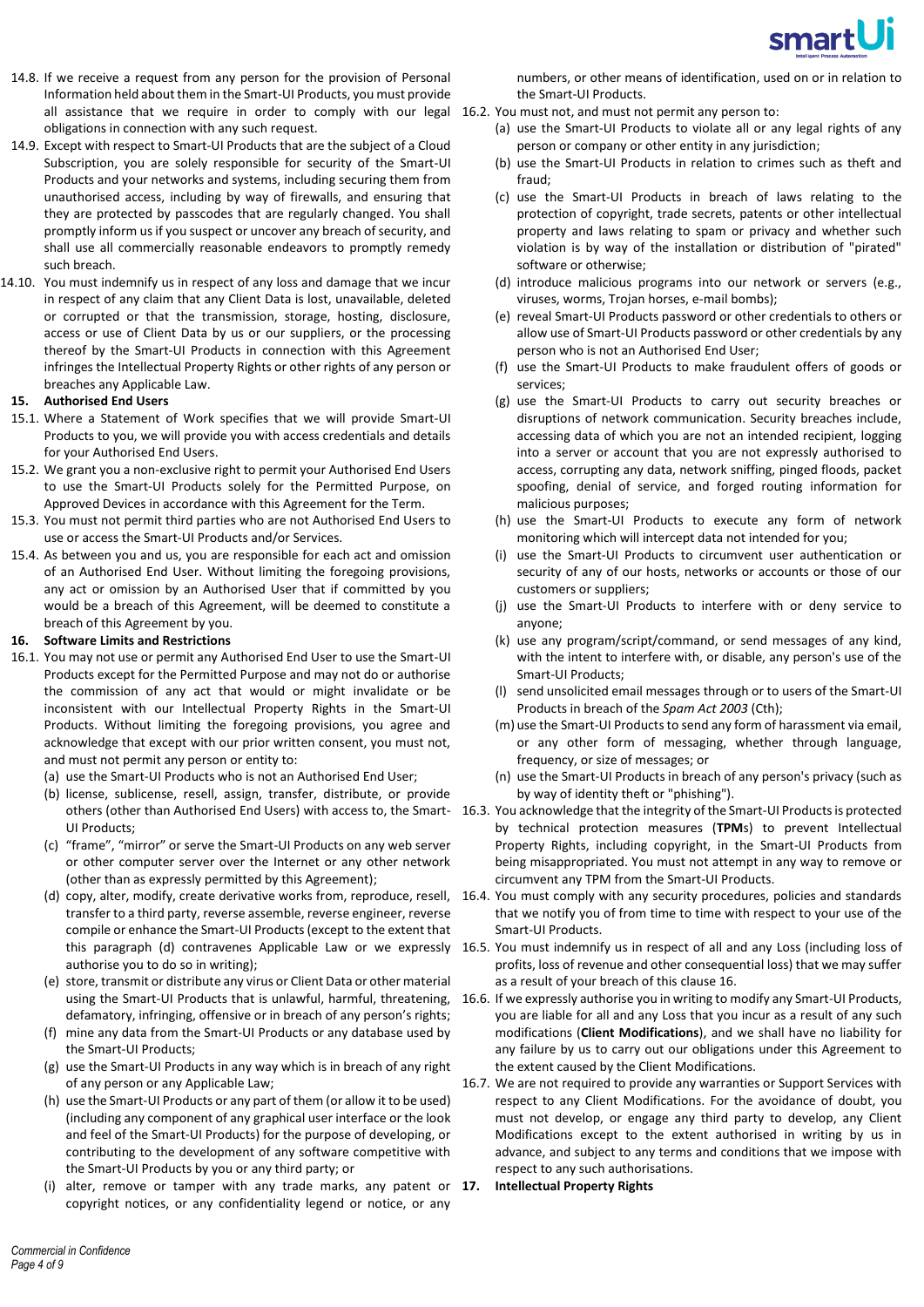

- 17.1. Nothing in this Agreement affects the ownership of any Intellectual 18.3. Confidential Information does not include any information: Property Rights owned by either party prior to the Commencement Date.
- 17.2. As between you and us, we own all Intellectual Property Rights in the Smart-UI Products, the Services and the Documentation and in any updates, upgrades, new versions and other modifications of the Smart-UI Products. You must not represent that you own the Smart-UI Products or any updates, upgrades, new versions and other modifications of the Smart-UI Products and/or the Documentation.
- 17.3. Except as expressly stated herein, this Agreement does not grant you or any third party any rights to or in patents, copyright, database rights, trade secrets, trade names, trade marks (whether registered or unregistered), or any other Intellectual Property Rights or other rights or 18.4. Our Confidential Information includes: licences in respect of the Smart-UI Products, the Services or the Documentation.
- 17.4. You must not directly or indirectly do anything that would or might invalidate, jeopardise, limit, interfere with or put in dispute our or our licensors' ownership in or rights with respect to the Smart-UI Products, the Services or the Documentation.
- 17.5. You may not do or authorise the commission of any act that would or might invalidate or be inconsistent with our or our licensors' Intellectual Property Rights in the Smart-UI Products, the Services or any Documentation.
- 17.6. You hereby assign to us all and any Intellectual Property rights that you may have in all and any comments in connection with the Smart-UI Products or requests for new Smart-UI Product features that you or your Personnel may suggest or create (each, an **Improvement Suggestion**). Each Improvement Suggestion becomes oursole and exclusive property. This assignment is effective as soon as you or your Personnel create any Improvement Suggestion or provides an Improvement Suggestion to us including where applicable under section 197 of the *Copyright Act 1968* authorised by us) to infringe any Moral Rights that you have in any Improvement Suggestions. You must execute and procure from your Personnel the execution of any documentation reasonably required by us to give effect to the assignment to us of all Intellectual Property Rights 19. Personnel in respect of Improvement Suggestions in our favour.
- 17.7. You must not:
	- (a) use any of our trade marks or other marks (**Marks**) except as provided for in this Agreement; or
	- (b) contest any Mark, apply for registration of any Mark or use or apply for registration of any trade mark, trade name, business name, company name or domain name which is or incorporates any element that is confusingly similar to any Mark.
- 17.8. Except as expressly provided in this Agreement, you have no rights in respect of any Marks or their associated goodwill, and you hereby acknowledge that all such rights and goodwill inure for the benefit of, and are (and will remain) vested in, us.

# **18. Confidentiality**

- 18.1. Each party (the **first party**) agrees and acknowledges that it may receive Agreement (**Confidential Information**).
- 18.2. The first party agrees and acknowledges that the Confidential Information of the other party will be received and held by the first party in strict confidence and will not be disclosed by the first party, except: (a) with the prior written consent of the other party;
	- (b) as must be disclosed by Applicable Law;
	- (c) where disclosed to the Personnel on a confidential basis. The first party must use reasonable endeavours to ensure that its Personnel keep the Confidential Information of the other party that the first party provides to its Personnel confidential;
	- (d) as required by the rules of any stock exchange; or
	- the extent required, and provided that the first party promptly notifies the other party of such requirement of disclosure and provides full particulars to the other party of the disclosure.
- (a) that is independently developed, obtained or known by a party, without breaching any obligation of confidence to the other party;
- (b) that the first party can prove was already rightfully known by it at the time of disclosure to it as shown by contemporaneous records;
- (c) which is or becomes available to the first party from a third party lawfully in possession of such information and who has the lawful power to disclose such information to the first party on a nonconfidential basis; or
- (d) that is in the public domain or which becomes part of the public domain except where due to a breach of this Agreement or any breach of any obligation of confidence.
- - (a) this Agreement;
	- (b) all parts of the Smart-UI Products (including any designs, graphical user interface, the layout of any parts of the Smart-UI Products and the look and feel of the Smart-UI Products and any Custom Software);
	- (c) the Documentation;
	- (d) all Intellectual Property Rights and any proprietary and technical data, trade secrets, patented and unpatented inventions, discoveries, works, improvements, innovations, ideas, concepts, graphs, flow charts, materials, samples, devices, models, know how, techniques, operations, dealings, processes, procedures, secret formula, computer hardware and software programs and designs, drawings, technology, machinery or equipment used or proposed to be used or developed in connection with the Smart-UI Products;
	- (e) all advertising and marketing information and material provided to you; and
	- (f) the Object Code and Source Code in the Smart-UI Products,

# (collectively, **Smart-UI Confidential Information**).

(Cth) and in equity. You further authorise us (or any third parties 18.5. Smart-UI Confidential Information is not your Confidential Information and you must not use, modify, reproduce, release, perform, display or disclose it except as is strictly necessary for you to use the Smart-UI Products for the Permitted Purpose in accordance with this Agreement.

# **19. Support Services**

in any Improvement Suggestions and Moral Rights consents from your 19.1. If Support Services are specified in a Statement of Work, we will provide the Support Services in relation to the Smart-UI Products the subject of the Statement of Work.

# **20. Software Development Services**

- <span id="page-4-0"></span>20.1. We have no obligation to provide any software development services under this Agreement unless you and us execute a Custom Development Statement of Work specifying the software development services to be provided and the software to be developed (**Custom Software**).
- 20.2. Except as otherwise agreed in a Custom Development Statement of Work, we own all Intellectual Property Rights in all Custom Software. To the extent that we do not automatically own all such Intellectual Property Rights, you hereby assign all such Intellectual Property Rights to us. The assignment pursuant to this clause includes an assignment of future copyright pursuant to section 197 of the *Copyright Act 1968* (Cth) and in equity.
- confidential information of the other party during the term of this 20.3. Smart-UI Products will be deemed to include Custom Software for the purposes of this Agreement, except as otherwise expressly specified to the contrary in the applicable Custom Development Statement of Work.

# **21. Force Majeure Event**

21.1. Each party will not be liable to the other party for any breach of this Agreement to the extent that it is caused or contributed to by a Force Majeure Event. In the event that a Force Majeure Event continues for a period of thirty (30) days, either party may, without liability, cancel one or more impacted Services on seven (7) days written notice to the other party.

# **22. Third Party Software**

(e) as required by a court of competent jurisdiction, and then, only to 22.1. You acknowledge that the Smart-UI Products are owned by one or more third parties. There may be third party-owned software, applications, products, platforms and other third party-owned copyrighted material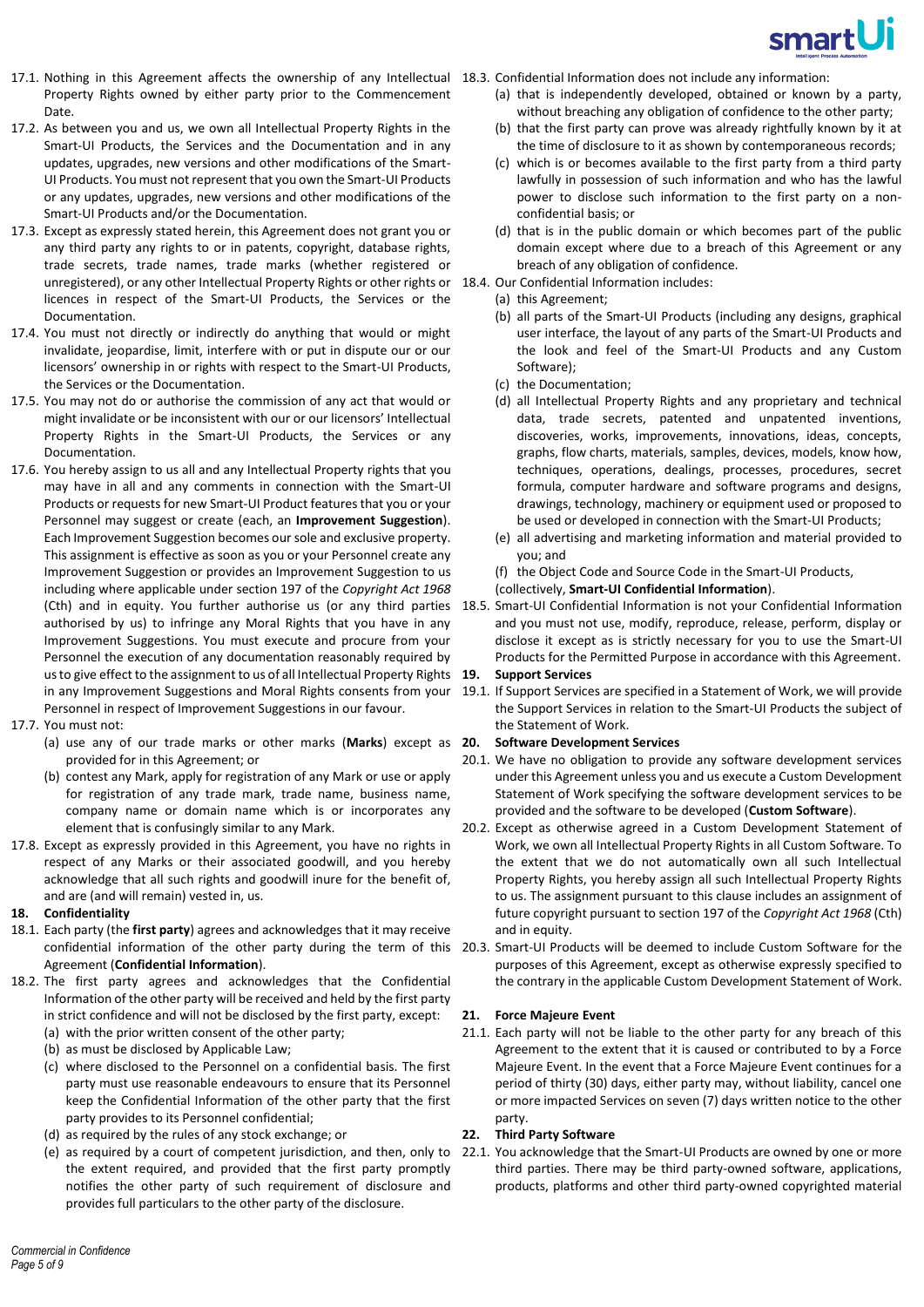

as set out in a Statement of Work and/or Order Form (**Third Party Software**).

- 22.2. You must indemnify us from and against any Loss that we incur as a result of your use and/or interfacing Smart-UI Products with any Third Party Software, and you agree and acknowledge that:
	- (a) the providers of the applicable Third Party Software, and not us, are the suppliers and publishers of the Third Party Software;
	- (b) we are not responsible for the accuracy, quality or correctness of any Third Party Software and/or their providers;
	- you and the applicable Third Party Software provider(s), and not pursuant to a contract between you and us;
	- (d) your use of Third Party Software is at your sole risk, and not our risk;
	- (e) we do not make any representations or warranties with respect to any Third Party Software (whether as to their performance, 24. availability, compatibility with the Smart-UI Products and/or 24.1. Each party warrants that: otherwise) and/or with respect to any providers of Third Party Software;
	- (f) we are not responsible for the practices, and/or terms and/or policies of Third Party Software providers;
	- (g) you warrant that you have read, understood and consented to all and any third party end user agreements, terms, conditions and policies set out in any applicable Statement of Work (**Third Party Terms**);
	- (h) you will comply with, and ensure that each of your Authorised End Users comply with, the Third Party Terms;
	- your or any Authorised End Users' breach of any Third Party Terms;
	- (j) you agree that we have no obligation to provide any technical support or other assistance in connection with any Third Party Software;
	- (k) you shall be deemed to have irrevocably released us from any claims that you may otherwise have had against us with respect to any non-performance of the Smart-UI Products, and with respect to any loss, damage or corruption of any Client Data, caused by Third Party Software and/or the interfacing of any Third Party Software with Client Data and/or Smart-UI Products;
	- (l) except where we otherwise expressly specify in writing to the contrary, the providers of Third Party Software are not our partners, co-joint venturers, representatives or agents and any link to any Third Party Software from the Smart-UI Products and/or interfacing and/or integration of the Smart-UI Products with a sponsor, endorse or approve the Third Party Software
	- (m) and/or its provider;
	- (n) we are not responsible for any downtime in the Smart-UI Products that occurs because a third party who operates software that the Smart-UI Products connects to, modifies any part of that software; and
	- (o) we are not responsible for any loss and/or damage that may be incurred by you directly as a result of claims that your use of Third Party Software breaches the Intellectual Property Rights of any third party.

#### **23. Liability**

- 23.1. Subject to claus[e 16.5,](#page-3-2) neither party is liable to the other party for any indirect, special or Consequential Loss incurred by the other party, savings or loss of data and whether arising in contract, tort (including for negligence) or otherwise, and whether the Consequential Loss is foreseeable or not. This clause does not apply to limit your liability with respect to any indemnity specified in this Agreement or with respect to any liability that cannot be excluded under Applicable Law.
- 23.2. For any loss or damage that is not otherwise excluded by the provisions of this Agreement, we are only liable for loss or damage that you directly incur as a result of one or more breaches by us of our obligations under this Agreement ("**direct loss and damage**"). However, our liability for all

such direct loss and damage in respect of any one or more events (whether or not pursuant to an indemnity or other provision hereof) and regardless of the legal or equitable theory (whether under contract, tort or otherwise) is capped, in the aggregate for all claims and all events, to 75% of the fees paid by you to the Channel Partner in accordance with the Order Form or paid by you to us under this Agreement (whichever is the greater) and which cap is reduced to the extent that you or your Personnel was responsible for, or any Force Majeure Event caused such loss or damage.

(c) your use of Third Party Software is pursuant to a contract between 23.3. We shall not be liable for any non-performance of our obligations under this Agreement where caused by your acts or omissions. If we are delayed or prevented from complying with an obligation under this Agreement due to any of your acts or omissions or those of your Personnel, in such circumstances our obligations will be postponed or relieved accordingly to the extent affected by that act or omission.

# **24. Warranties and implied guarantees**

- - (a) it has full capacity, authority and all necessary consents to enter into and to perform this Agreement and to grant the rights referred to in this Agreement and that this Agreement is executed by its duly authorised representative and represents a binding commitment on it;
	- (b) it shall comply with all Applicable Laws in the performance of its obligations under this Agreement; and
	- (c) if it is not subject to the *Privacy Act 1988* (Cth), it will comply with the *Privacy Act 1988* (Cth) as if it were an APP Entity for the purposes of that legislation.
- (i) you must indemnify us from any Loss that we suffer as a result of 24.2. You warrant that your entering into and/or performance of your obligations under this Agreement does not and will not violate or conflict with or result in a breach of, or constitute a default under, or result in the imposition of, any encumbrance under the provisions of your constitution or any contract or other instrument. If any such conflict, breach or default occurs or is likely to occur:
	- (a) you must immediately disclose full particulars of the actual and/or likely conflict, breach or default and you must indemnify us for any Loss that we may incur as a result thereof;
	- (b) we may terminate this Agreement by notice to you.
	- 24.3. You warrant that you have made full disclosure to us of all information which would be material to our decision as to whether or not to enter into this Agreement and that the information given by or on your behalf to us to date is true, complete and accurate in all respects and none of that information is misleading whether by inclusion of misleading information or omission of material information or both.
	- Third Party Software does not imply that we are affiliated with or 24.4. The goods and services supplied under this Agreement may come with implied non-excludable guarantees which are regulated by the Australian Consumer Law. The extent of the implied guarantees depends on whether you are a 'consumer' of goods or services within the meaning of that term pursuant to the Australian Consumer Law as amended. Where you are a 'consumer' for the purposes of the Australian Consumer Law, we are required to provide and shall be deemed to have provided the following mandatory statement to you: "Our goods come with guarantees that cannot be excluded under the Australian Consumer Law. You are entitled to a replacement or refund for a major failure and for compensation for any other reasonably foreseeable loss or damage. You are also entitled to have the goods repaired or replaced if the goods fail to be of acceptable quality and the failure does not amount to a major failure."
- including liability for loss of profits, loss of business opportunity, loss of 24.5. If the goods or services supplied by us to you are supplied to you as a 'consumer' of goods or services within the meaning of that term in the Australian Consumer Law as amended you will have the benefit of certain non-excludable rights and remedies in respect of the goods or services and nothing in this Agreement excludes or restricts or modifies any condition, warranty, guarantee, right or remedy which pursuant to the *Competition and Consumer Act 2010* (Cth) is so conferred. However, if the goods or services are subject to a non-excludable condition, warranty, guarantee, right or remedy implied by the Australian Consumer Law and the goods or services are not ordinarily acquired for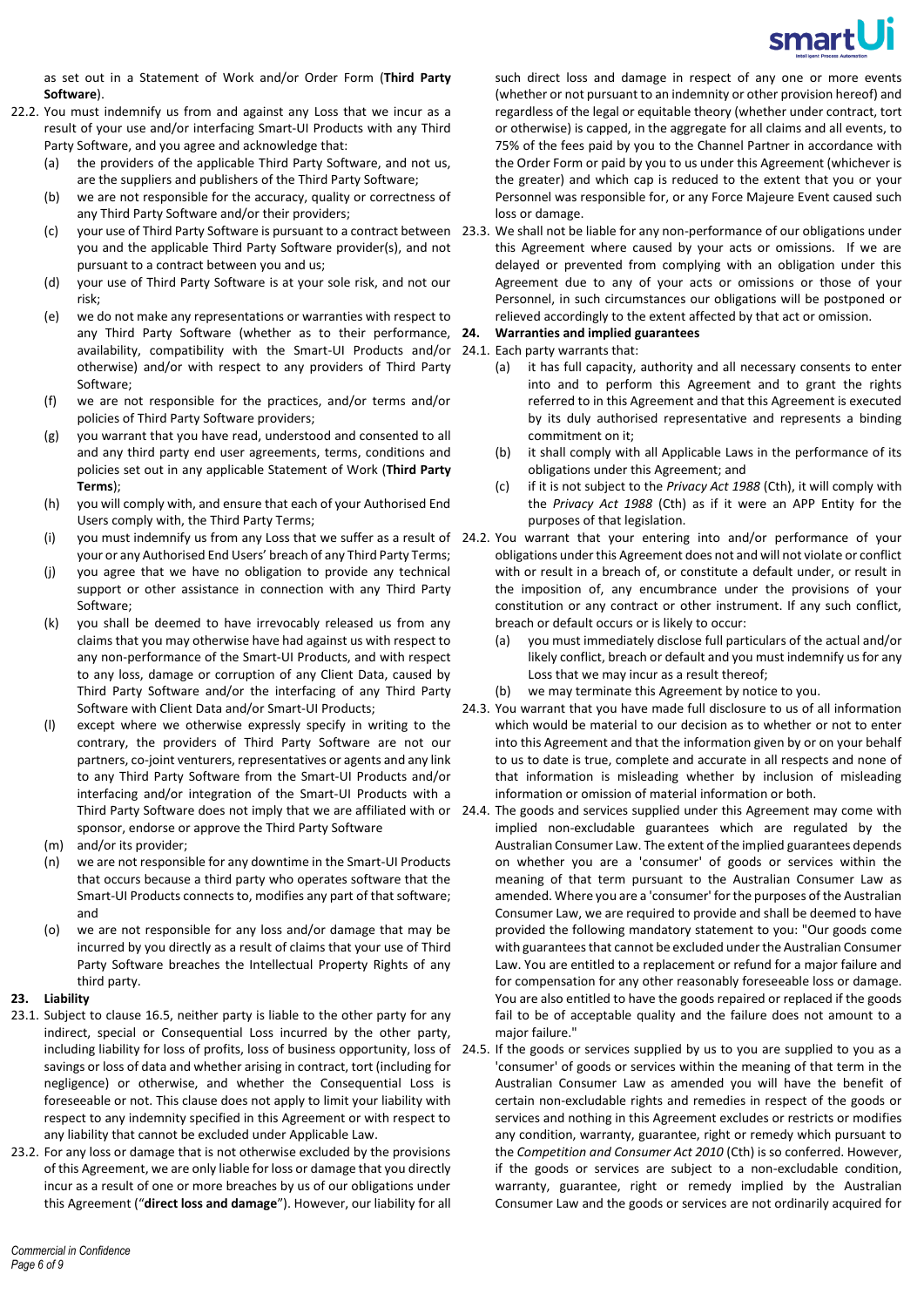

personal, domestic or household use or consumption, then pursuant to section 64A of the Australian Consumer Law, we limit our liability for breach of any such non-excludable warranty, guarantee, right or remedy implied by the Australian Consumer Law (other than a guarantee implied by sections 51, 52 or 53 of the Australian Consumer Law) or expressly given by us to you, in respect of each of the goods and services, at our option, to one or more of the following:

- (a) if the breach relates to goods:
	- (i) the replacement of the goods or the supply of equivalent goods;
	- (ii) the repair of such goods;
	- (iii) the payment of the cost of replacing the goods or of acquiring equivalent goods; or
	- (iv) the payment of the cost of having the goods repaired; and
- (b) if the breach relates to services:
	- (i) the supplying of the services again; or
	- (ii) the payment of the cost of having the services supplied again.
- 24.6. Any warranty against defects that may be provided by us to you as a 'consumer' under the Australian Consumer Law is in addition to your other rights and remedies under a law in relation to the goods or services to which the warranty relates.
- 24.7. Other than with respect to any non-excludable guarantees implied into this Agreement under the Australian Consumer Law, to the maximum extent permitted by Applicable Law (if any and if permitted by Applicable Law):
	- (a) all conditions, warranties and guarantees implied in this Agreement are excluded, to the extent possible by Applicable Law;
	- (b) we will not have any liability to you for any Loss howsoever the Smart-UI Products;
	- (c) we do not warrant that the Smart-UI Products are error-free or will operate accurately, correctly or without interruption or will achieve your intended results; and
	- (d) you accept sole responsibility for the selection of the Smart-UI Products to achieve your intended results and for any results that 26. you or any Authorised End Users obtain therefrom.
- 24.8. You must indemnify us from and against all and any Loss that we may incur resulting from any claim by any Authorised End User against us in connection with any Smart-UI Products.
- 24.9. Notwithstanding any other provisions in this Agreement, nothing in this Agreement excludes your liability for Loss relating to:
	- (a) a breach of Applicable Law;
	- (b) use of the Smart-UI Products in combination with any Third Party Software or other software not supplied or approved in writing by us;
	- (c) unauthorised use, collection, disclosure, modification or processing of Client Data;
	- (d) any modification or enhancement of Smart-UI Products made by you or any third party;
	- version supplied by us, if such liability could have been avoided by the use of such latest supplied version;
	- (f) a breach of any provision of this Agreement concerned with Client Data, privacy and/or personal information;
	- (g) wilful misconduct;
	- (h) breach of any provision of this Agreement concerning Confidential Information and/or Intellectual Property Rights; and/or
	- (i) repudiatory conduct.
- **25. Insurance**
- <span id="page-6-0"></span>25.1. You must at your own cost and expense, obtain and maintain during the insurances for all and any claims arising in connection with the performance of this Agreement:
	- legislation for all or your employees;
- (b) public liability insurance in the sum of twenty million dollars (\$20,000,000) in respect of each claim; and
- (c) cyber liability and privacy protection insurance in the amount of five million dollars (\$5,000,000) in respect of each claim covering losses for unauthorised access to data and systems, business interruption, data breaches, any damage to or loss of data, cyber extortion and network security events.
- 25.2. In respect of each of the insurances referred to in clause [25.1,](#page-6-0) you must:
	- (a) pay any cost necessary for obtaining and maintaining any insurance;
	- (b) procure each insurance with an independent, reputable and solvent insurer approved by us;
	- (c) provide to us upon request any certificate of currency and upon request any other specific information reasonably requested by us in relation to any insurance;
	- (d) not perform or permit any action which may cause any prejudicial effect to any insurance or potential claim under any insurance;
	- (e) perform any action and provide any document, evidence and information necessary to enable us to recover any moneys due at any time under any insurance;
	- (f) notify us of any fact giving rise to any claim under any insurance, and any material amendment to any insurance, immediately following notice of that fact or amendment by you;
	- (g) not perform or permit any action which may cause the termination of, or a material change or reduction in, any insurance without our prior written consent; and
	- (h) permit us without liability to procure any insurance at your full cost in the event of any default by you to obtain that insurance under this Agreement or the invalidity of any insurance.
- incurred in relation to Authorised End Users' use or inability to use 25.3. For each insurance policy taken out by you in accordance with this Agreement, you must provide us with a certificate of currency which identifies the insurer, policy number, term of the policy, type of insurance and limits of liability for the cover upon request by us from time to time. In addition, you must provide us with a copy of the policy wording as and when requested by us.

### **26. Suspension and Termination**

- 26.1. We may temporarily and/or permanently suspend and/or disable the performance of the whole or any part of the Smart-UI Products and/or Authorised End User's access to or use of the Smart-UI Products by way of TPM or otherwise if we know or reasonably suspect that:
	- (a) you or they are in breach of any of your obligations under this Agreement;
	- (b) any Authorised End User has not used or is not using the Smart-UI Products in compliance with the Permitted Purpose;
	- (c) we determine that you or any Authorised End User's use of the Smart-UI Products is likely to lead to any third-party instituting or threatening legal proceedings against us or any other person;
	- (d) if you do not pay any amount specified in an Order Form by the time required by that Order Form; or
	- (e) you do not pay any Fees payable under this Agreement.
- (e) use of any version of a Smart UI Product other than the latest 26.2. A party may terminate this Agreement, an SOW or your subscription to any Smart-UI Product by written notice to the other party (the **defaulting party**) if the defaulting party is in material breach of this Agreement which is not remediable, or if capable of remedy and the defaulting party fails to remedy the breach within twenty-eight (28) days of written notice from the other party requiring the remedying of the breach.
	- 26.3. Either party may terminate this Agreement, an SOW or your subscription to any Smart-UI Product by written notice to the other party if the other party suffers an Insolvency Event, except where such termination would contravene the *Corporations Act 2001* (Cth) or any other Applicable Law.
- term of this Agreement and for seven (7) years thereafter, the following 26.4. We may terminate this Agreement, an SOW or your subscription to any Smart-UI Product if you undergo a change of Control without our prior written consent.
- (a) workers compensation insurance in accordance with applicable 26.5. If this Agreement, an SOW or your subscription to any Smart-UI Product is terminated or expires for any reason: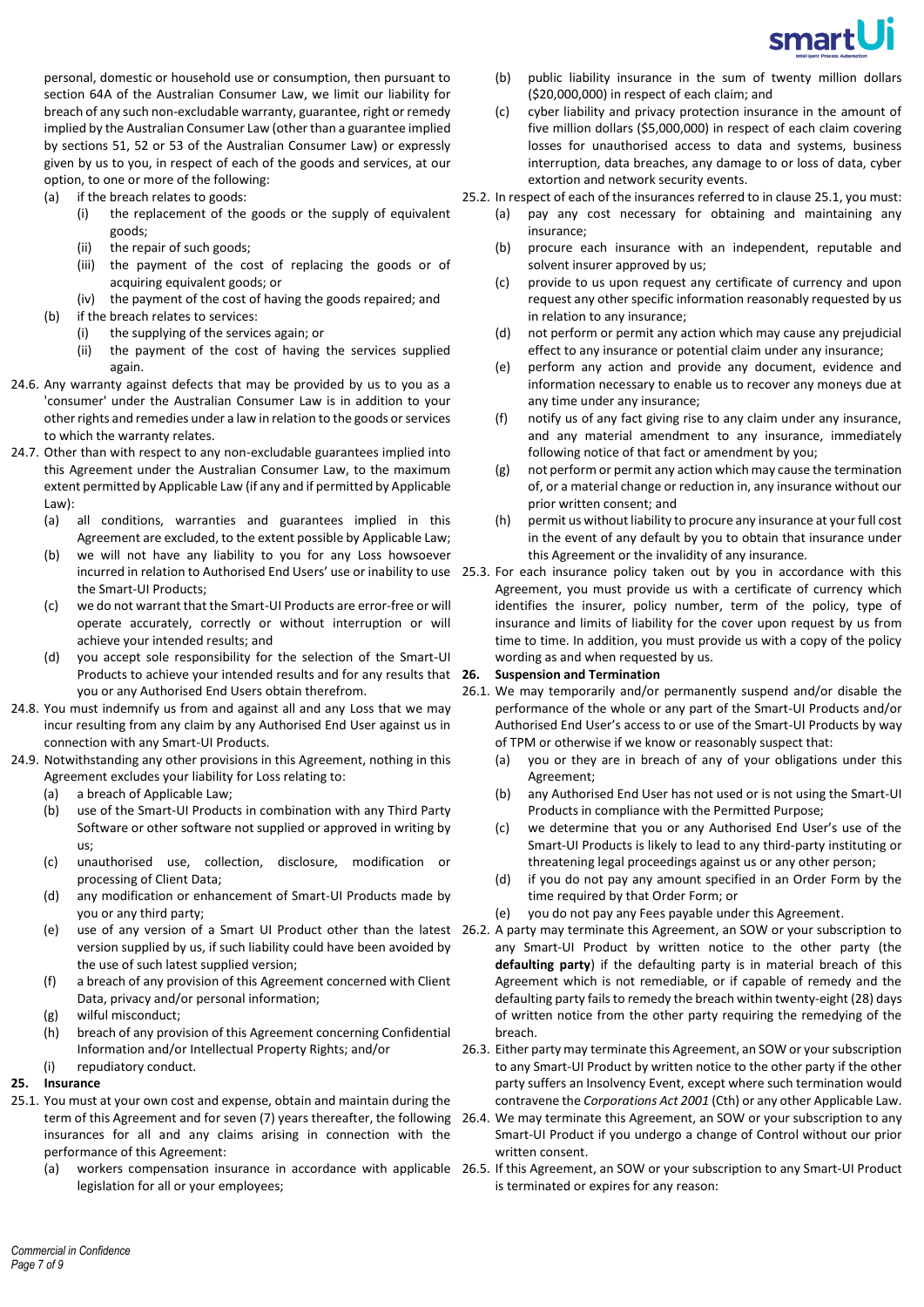

- shall so survive;
- (b) you shall at our option either promptly return all copies of any applicable Smart-UI Confidential Information and Documentation Smart-UI Confidential Information and Documentation and provide us with a certificate executed by one of your directors Smart-UI Confidential Information Documentation in your possession or control have been deleted and/or destroyed;
- (c) in absence of any direction from you within 7 days following **29. General** applicable Client Data in our possession or control;
- (d) we do not have any obligation to provide you with any refund, Law;
- (e) your right to use and access the Smart-UI Products and Documentation immediately ceases;
- ceases;
- (g) you must pay all outstanding Fees payable to us as at the date of termination and any other Fees that would otherwise have been Initial Term or the then current Renewal Term (as applicable). All such Fees must be paid to us within seven (7) days of demand by us; and
- (h) any licences granted by us pursuant to this Agreement, the SOW immediately cease.
- 26.6. If this Agreement is terminated, each Statement of Work and your terminate.

#### <span id="page-7-0"></span>**27. Notices**

- 27.1. All notices required or permitted to be made under this Agreement shall be in writing and shall be considered properly given if:
	- (a) delivered in person;
	- (b) sent to the respective addresses identified in this Agreement by post; or
	- (c) sent by email.
- 27.2. Any notice delivered in person shall be deemed delivered upon delivery.
- 27.3. Any notice delivered by post shall be deemed delivered five (5) Business Days after posting if posted domestically, or ten (10) Business Days after 29.9. posting if posted internationally.
- 27.4. Any notice issued by email shall be deemed delivered if the sender receives a read or delivery receipt confirming delivery or receipt of the email or the sender must receive a reply to the email (which reply must 30. include a copy of the original email), in order for the email to be deemed to be delivered. If an email is sent out of Business Hours, it shall be deemed to be delivered at 9am on the next Business Day.
- 27.5. For email notice to be effective, the sender must receive a read or delivery receipt confirming delivery or receipt of the email or the sender must receive a reply to the email, in order for the email to be deemed to be delivered.
- 27.6. Any party may change its address for notice hereunder by giving seven (7) days' written notice to the other party.
- 27.7. Text messages, instant messages, messages sent through social media websites, and similar messages are not considered "written" or "in writing" for the purposes of this Agreement.

# <span id="page-7-1"></span>**28. Dispute Resolution**

28.1. If a dispute arises between the parties out of or relating to this Agreement (**Dispute**), each party must seek to resolve it strictly in accordance with the provisions of this clause [28.](#page-7-1) Compliance with the provisions of this clause is a condition precedent to seeking relief in any court in respect of the Dispute, except as otherwise provided in this clause.

- (a) any rights or obligations that, by their nature, survive termination 28.2. A party seeking to resolve a Dispute must notify the existence and nature of the Dispute to the other party (**Notification**). Upon receipt of a Notification, each party must refer resolution of the Dispute to their chief executives (or nominees).
	- in your possession or control or destroy all such copies of such 28.3. If the Dispute has not been resolved within one (1) calendar month of the Notification, then each party will be entitled to pursue such course of action as it determines.
	- based on that director's actual knowledge that all copies of the [28](#page-7-1).4. Nothing in this clause 28 shall limit either party's right to seek urgent interlocutory relief from any court of competent jurisdiction at any time.

- termination or expiry of this Agreement, we shall delete all 29.1. Assignment: You shall not assign, transfer, license or novate your rights or obligations under this Agreement without our prior written consent (not to be unreasonably withheld).
- except to the extent that we must do so pursuant to Applicable 29.2. Amendments: This Agreement may be amended only by a written document signed by all parties and a provision of or a right under this Agreement may not be waived or varied except in writing signed by the party to be bound.
- (f) our obligation to supply the Smart-UI Products and Services 29.3. Eurther Steps: Upon a party's reasonable request, the other party shall, at the requesting party's sole cost and expense, execute and deliver all such documents and instruments, and take all such further actions, necessary to give full effect to this Agreement.
	- payable to us had the Agreement continued until the end of the 29.4. Severability: If any provision of this Agreement or its application to any party or circumstance is or becomes invalid or unenforceable to any extent, the remainder of this Agreement and its application shall not be affected and shall remain enforceable to the greatest extent permitted by law.
	- or your subscription to any Smart-UI Product (as applicable) 29.5. Waiver: No exercise or failure to exercise or delay in exercising any right or remedy by a party shall constitute a waiver by that party of that or any other right or remedy available to it.
- subscription to each of the Smart-UI Products will automatically 29.6. Entire Agreement: This Agreement constitutes the entire agreement of the parties about its subject matter and supersedes all other proposals, prior agreements, oral or written, arrangements, agreements and all other communications between the parties about its subject matter.
	- 29.7. Relationship: Nothing contained in this Agreement creates any relationship of partnership, employment, joint venture or agency between the parties.
	- 29.8. Jurisdiction: This Agreement is governed by the laws of New South Wales and each party irrevocably submits to the exclusive jurisdiction of the courts located in New South Wales, and the courts of appeal from them in relation to any dispute concerning this Agreement.

Counterparts: This Agreement may be executed in counterparts provided that no binding agreement shall be reached until the executed counterparts are exchanged. A counterpart of a document exchanged by email shall constitute evidence of the execution of the original.

### **30. Interpretation**

- 30.1. In this Agreement, the following rules of construction applies, unless the context otherwise requires:
	- (a) headings and underlinings are for convenience only and do not affect the construction of this Agreement;
	- (b) a provision of this Agreement will not be interpreted against a party because the party prepared or was responsible for the preparation of the provision, or because the party's legal representative prepared the provision;
	- (c) currency or "**\$**" refers to Australian Dollars;
	- (d) a reference to a statute or statutory provision is a reference to it as amended, extended or re-enacted from time to time;
	- (e) a reference to a clause, subclause or paragraph is a reference to a clause, subclause or paragraph of this Agreement;
	- (f) a reference to a subclause or paragraph is a reference to the subclause or paragraph in the clause in which the reference is made;
	- (g) a reference to time is to time in New South Wales;
	- (h) a reference to a person includes a reference to an individual, a partnership, a company, a joint venture, government body, government department, and any other legal entity;